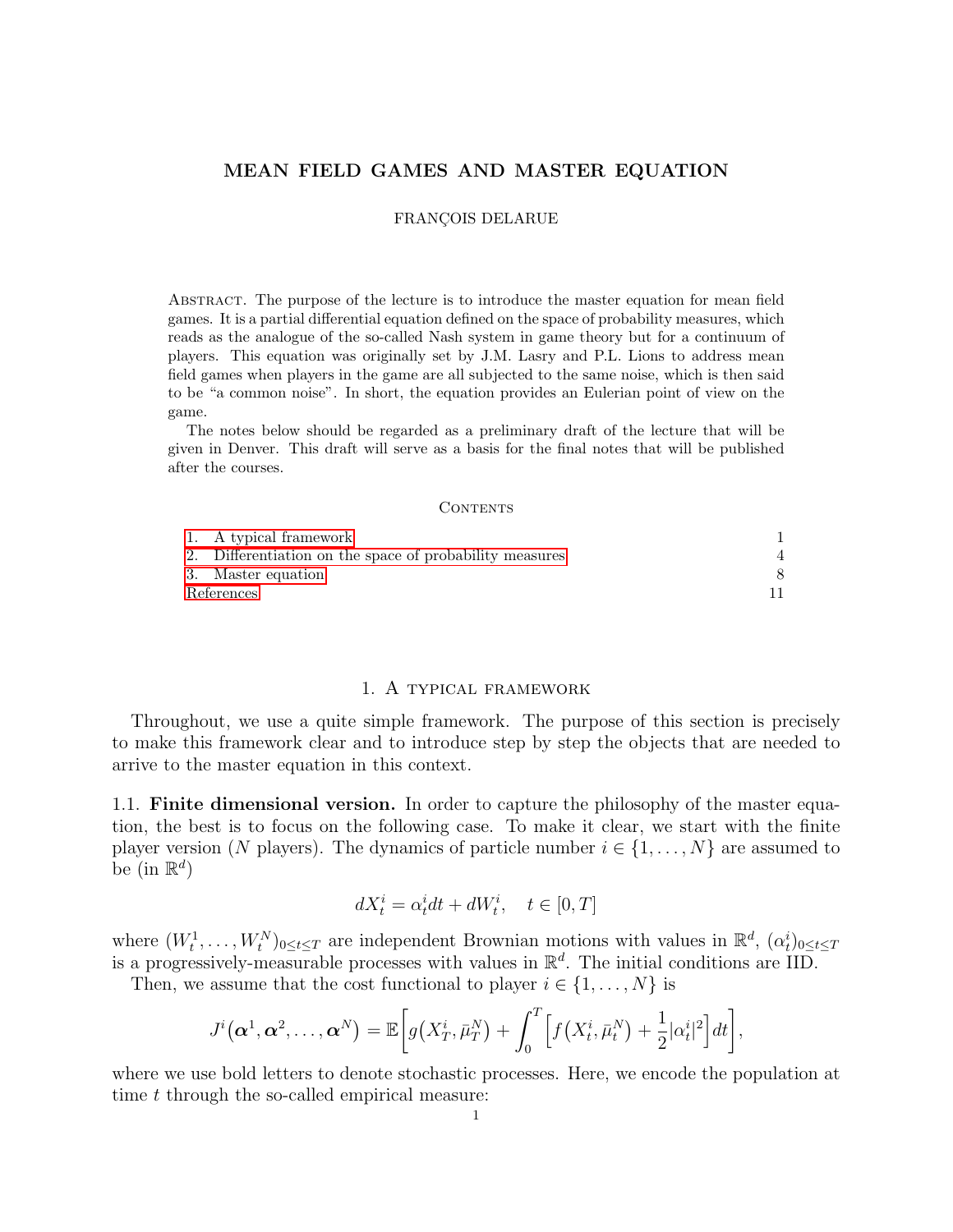$$
\bar{\mu}_t^N = \frac{1}{N} \sum_{i=1}^N \delta_{X_t^i}.
$$

Moreover,  $(f, g)$  are the same for all i but, importantly,  $J^i$  depends on the strategies chosen by the other players, through  $\bar{\mu}^N$ : This is precisely this sort of interaction that justifies the notion of mean field games. Also, it must be clear that

$$
f, g: \mathbb{R}^d \times \mathcal{P}_2(\mathbb{R}^d) \to \mathbb{R},
$$

where  $\mathcal{P}_2(\mathbb{R}^d) \rightsquigarrow$  set of probabilities on  $\mathbb{R}^d$  with finite 2nd moments. To make it simple, we may assume f and q to be bounded. Later on in the lecture, we require them to be smooth in both directions, which requires (among others) to clarify the notion of derivative to a function on the space  $\mathcal{P}_2(\mathbb{R}^d)$ .

A typical instance for the cost functional is

$$
J^{i} = \mathbb{E}\bigg[\frac{1}{N}\sum_{j=1}^{N}g(X_{T}^{i}-X_{T}^{j})+\int_{0}^{T}\Big(\frac{1}{N}\sum_{j=1}^{N}f(X_{t}^{i}-X_{t}^{j})+|\alpha_{t}^{i}|^{2}\Big)dt\bigg],
$$

which reads as a potential energy plus a (sort of) kinetic energy. Interestingly enough, the terminal and running costs may be here rewritten in the form:

$$
\frac{1}{N} \sum_{j=1}^{N} f(X_T^i - X_T^j) = (f \star \bar{\mu}_t^N)(X_t^i),
$$
  

$$
\frac{1}{N} \sum_{j=1}^{N} g(X_T^i - X_T^j) = (g \star \bar{\mu}_t^N)(X_t^i),
$$

where  $\star$  stands for the convolution product.

<span id="page-1-0"></span>1.2. MFG problem. The guess in mean field game theory is that, in the limit  $N$  tends to ∞, the (at least some) Nash equilibria are described in terms of a fixed point problem set on the time-indexed trajectories with values in  $\mathcal{P}_2(\mathbb{R}^d)$ . Whilst it may seem a purely mathematical question, the interest for taking the limit  $N \to \infty$  is in fact motivated by practical purposes (as the other lectures should clarify): In short, the limit  $N \to \infty$  is expected to allow for a decrease of complexity. The latter is due to the fact that the players (in equilibrium) are expected to become independent in the limit; in the asymptotic regime, they no longer interact with one another, but they just feel the theoretical distribution of the population. To wit, we postulate that the (asymptotic) equilibria should be defined as the solutions of the following fixed point problem:

(*i*) fix a flow of probability measures  $\boldsymbol{\mu} = (\mu_t)_{0 \le t \le T}$  (with values in  $\mathcal{P}_2(\mathbb{R}^d)$ );

(ii) solve the stochastic optimal control problem in the environment  $(\mu_t)_{0 \leq t \leq T}$ 

$$
dX_t = \alpha_t dt + dW_t
$$

with  $X_0$  being fixed on some set-up  $(\Omega, \mathbb{F}, \mathbb{P})$  with a d-dimensional Brownian motion, and, importantly, with the cost functional

$$
J(\boldsymbol{\alpha}) = \mathbb{E}\Big[g(X_T,\mu_T) + \int_0^T \big(f(X_t,\mu_t) + \frac{1}{2}|\alpha_t|^2\big)dt\Big] ;
$$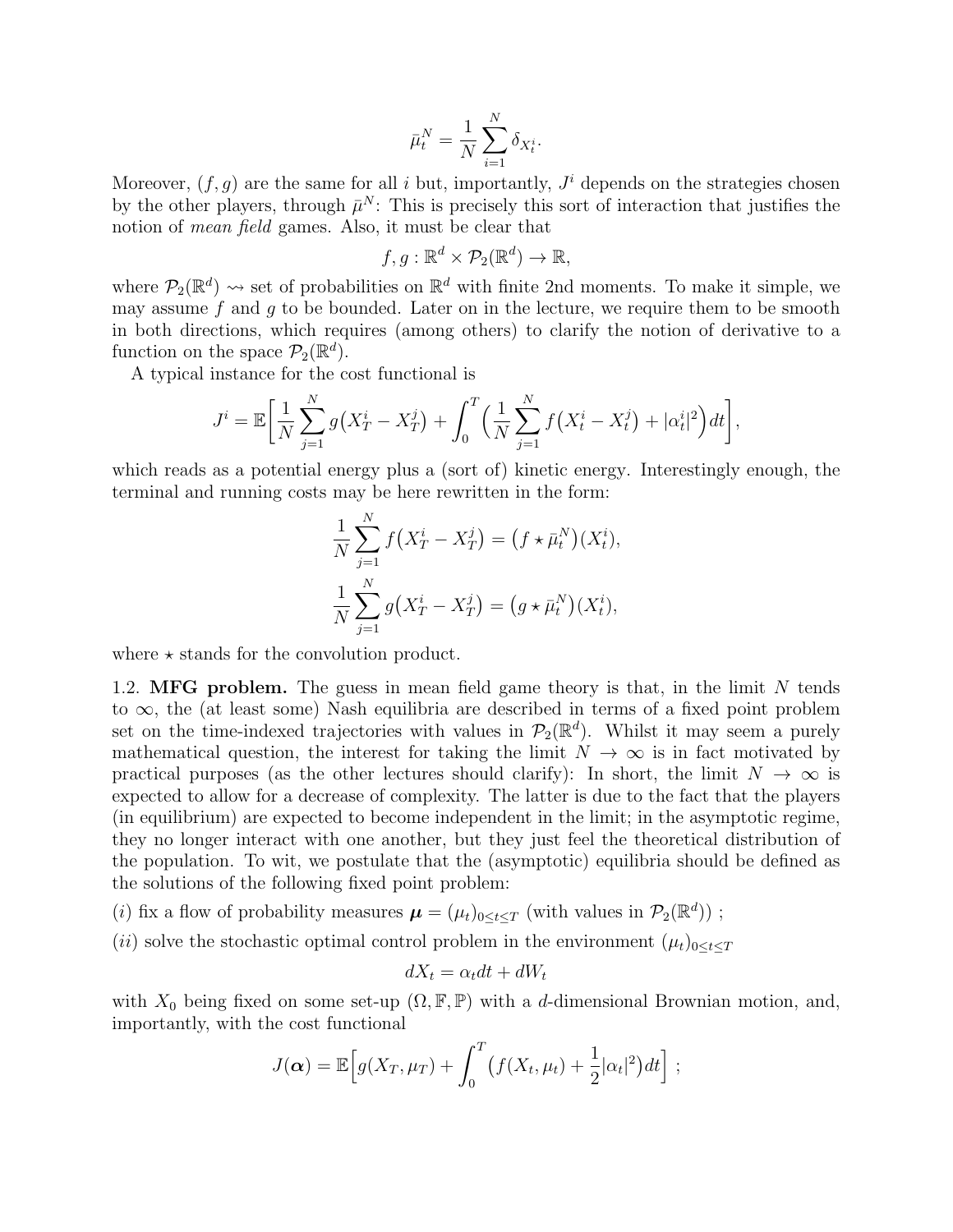$(iii)$  let  $(X_t^{*,\mu})$ <sup>\*,*u*</sup> $(t<sup>i</sup>)$ <sub>0≤t≤T</sub> be the unique optimizer (under nice assumptions). The goal is to find  $\mu = (\mu_t)_{0 \leq t \leq T}$  such that

$$
\mu_t = \mathcal{L}\big(X_t^{\star,\mu}\big), \quad t \in [0,T].
$$

Pay attention that this is not a proof of convergence from the finite game. This is just a guess about the limiting form. And this is part of the other lectures to justify this convergence.

1.3. PDE formulation. Part of the MFG theory relies on the PDE characterization of the optimal control problem. Indeed, we may first define the value function in environment  $(\mu_t)_{0 \leq t \leq T}$ , the latter being defined as in item (i) in §[1.2,](#page-1-0)

$$
u(t,x) = \inf_{\alpha \text{ processes}} \mathbb{E}\bigg[g(X_T,\mu_T) + \int_t^T \bigg(f(X_s,\mu_s) + \frac{1}{2}|\alpha_s|^2\bigg)ds \,|\, X_t = x\bigg].
$$

Then, a standard fact in stochastic control theory (a vey good reference on the subject is [\[6\]](#page-10-0)) is that u solves a backward HJB equation

<span id="page-2-0"></span>(1) 
$$
\left(\partial_t u + \frac{\Delta_x u}{2}\right)(t, x) - \frac{1}{2}|\partial_x u(t, x)|^2 + f(x, \mu_t) = 0
$$

with the terminal boundary condition:  $u(T, \cdot) = g(\cdot, \mu_T)$ . Of course, the difficulty is that u depends on  $(\mu_t)_{0 \leq t \leq T}$ ! So, we need for a PDE characterization of  $(\mathcal{L}(X_t^{*,\mu}))$  $(t^{*,\mu}_t))_{0\leq t\leq T}$  (the star is here used to denote the optimizer) in (2) in §[1.2.](#page-1-0) In fact, we know that the dynamics of  $X^{\star,\mu}$  are given by

$$
dX_t^{\star,\mu} = -\partial_x u(t,X_t^{\star,\mu})dt + dW_t.
$$

Recalling that  $(X_t^{*,\mu})$ <sup>\*,*u*</sup> $(t<sup>i</sup>)$ <sub>0≤t≤T</sub> satisfies a Fokker-Planck (FP) equation, condition (3) gives

<span id="page-2-1"></span>(2) 
$$
\partial_t \mu_t = \text{div}_x (\partial_x u(t, x) \mu_t) + \frac{1}{2} \Delta_x \mu_t
$$

We end up with the fact that MFG equilibria are described by a forward-backward system in infinite dimension:

Fokker-Planck (forward) / HJB (backward)

This is an infinite dimensional analogue of a two point boundary problem  $(x<sub>o</sub>$  being prescribed)

$$
\dot{x}_t = b(x_t, y_t)dt, \quad x_0 = x_\circ; \quad \dot{y}_t = -f(x_t, y_t)dt, \quad y_T = g(x_T),
$$

for which Cauchy-Lipschitz theory holds in small time only.

1.4. Existence and uniqueness. For sure, solvability is a key subject in mean field games. And in fact, the very first papers in the field were precisely devoted to this question, recalling from the previous paragraph that Picard fixed point theorem only applies in very specific situations (somehow, assuming  $T$  small is the same as assuming the coupling between the two forward and backward equation is weak enough). Generally speaking, existence may be proved by a fixed point theorem without uniqueness, like Schauder theorem: We refer to [\[2\]](#page-10-1) (although it is certainly not the first reference on this question). Uniqueness is a more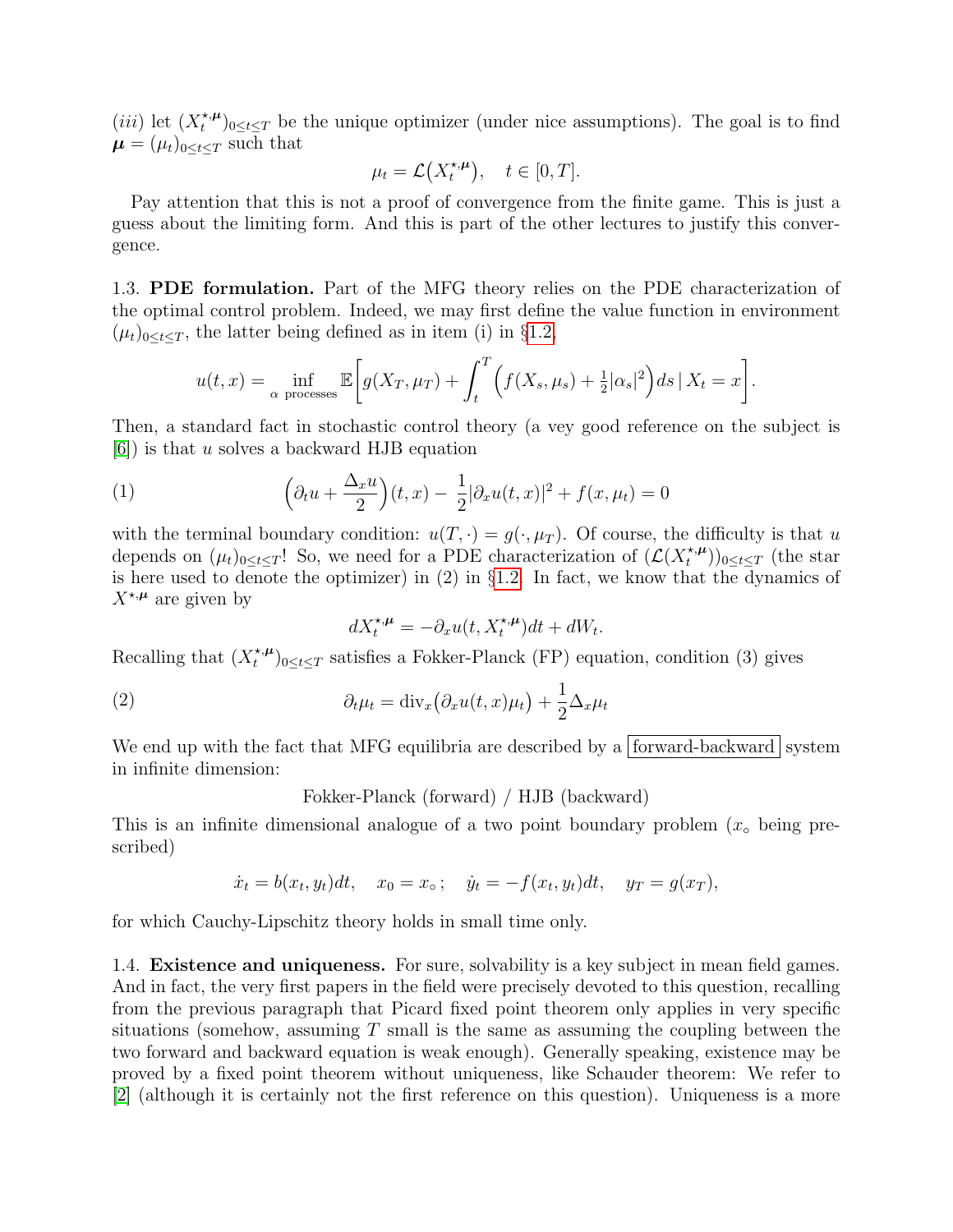delicate issue, but is known to hold true under the following conditions (due to Lasry and Lions, see for instance  $[1, 2, 3]$  $[1, 2, 3]$  $[1, 2, 3]$ :

$$
\int_{\mathbb{R}^d} (f(x,\mu) - f(x,\mu'))d(\mu - \mu')(x) \ge 0
$$

$$
\int_{\mathbb{R}^d} (g(x,\mu) - g(x,\mu'))d(\mu - \mu')(x) \ge 0
$$

Examples are provided in [\[3\]](#page-10-3).

1.5. MFG system as a system of characteristics. Assume now that existence and uniqueness to the MFG system holds true. Consider an initial condition  $\mu^{\circ}$  of the population at time  $t^{\circ}$ . Since uniqueness holds true, we may denote by  $(\mu_t)_{t^{\circ} \leq t \leq T}$  the equilibrium starting from  $\mu^{\circ}$ . Accordingly, we may condider the solution of the optimal control problem starting from  $x^{\circ}$  under  $\boldsymbol{\mu} = (\mu_t)_{t^{\circ} \leq t \leq T}$ 

(3) 
$$
dX_t = -\partial_x u^{\mu}(t, X_t)dt + dW_t \quad t \in [t^{\circ}, T],
$$

with  $X_{t^{\circ}} = x^{\circ}$  and

<span id="page-3-2"></span>
$$
\partial_t u^{\mu}(t, x) = -\frac{1}{2} \Delta u^{\mu}(t, x) + \frac{1}{2} |\partial_x u^{\mu}(t, x)|^2 - f(x, \mu_t)
$$
  

$$
u^{\mu}(T, x) = g(x, \mu_T)
$$

Then, we may introduce a generalized value function :

(4) 
$$
\mathcal{U}(t^{\circ}, x^{\circ}, \mu^{\circ}) = u^{\mu}(t^{\circ}, x^{\circ}).
$$

In short, we take the value, at time  $(t^{\circ}, x^{\circ})$  of the optimal control problem in environment  $\mu$ ! The good point is that we expect for a dynamic programming, meaning that, for  $\epsilon$  small,

<span id="page-3-1"></span>(5) 
$$
\mathcal{U}(t^{\circ}, x^{\circ}, \mu^{\circ}) = \mathbb{E}\bigg[\int_{t^{\circ}}^{t^{\circ}+\epsilon} \bigg[ f(X_s, \mu_s) + \frac{1}{2} |\partial_x u^{\mu}(s, X_s)|^2 \bigg] ds + \mathcal{U}(t^{\circ} + \epsilon, X_{t^{\circ}+\epsilon}, \mu_{t^{\circ}+\epsilon}) \bigg].
$$

<span id="page-3-0"></span>This relationship is the key step toward the master equation.

## 2. Differentiation on the space of probability measures

The trick now is to expand (with respect to  $\epsilon$ ) the right-hand side of [\(5\)](#page-3-1) at order 1. Obviously, this requires a suitable chain rule (or Itô's formula).

2.1. Wasserstein distance. Throughout, we equip the space of probability measures  $\mathcal{P}_2(\mathbb{R}^d)$ with a metric, called Wasserstein distance (or more precisely 2-Wasserstein distance). The definition is as follows

$$
\forall \mu, \nu \in \mathcal{P}_2(\mathbb{R}^d), \quad W_2(\mu, \nu) = \left( \inf_{\pi} \int_{\mathbb{R}^d \times \mathbb{R}^d} |x - y|^2 d\pi(x, y) \right)^{1/2},
$$

where  $\pi$  has  $\mu$  and  $\nu$  as marginals on  $\mathbb{R}^d \times \mathbb{R}^d$ .

It must be understood that, in the rest of the notes, the probability measures we have in hand are (most of the time) associated in a somewhat canonical fashion with random variables (meaning that there are natural candidates for representing those probability measures as laws of random variables). So, for two probability measures  $\mu$  and  $\mu'$ , we may think of random variables X and X' having  $\mu$  and  $\mu'$  as respective laws. Then, the joint law of X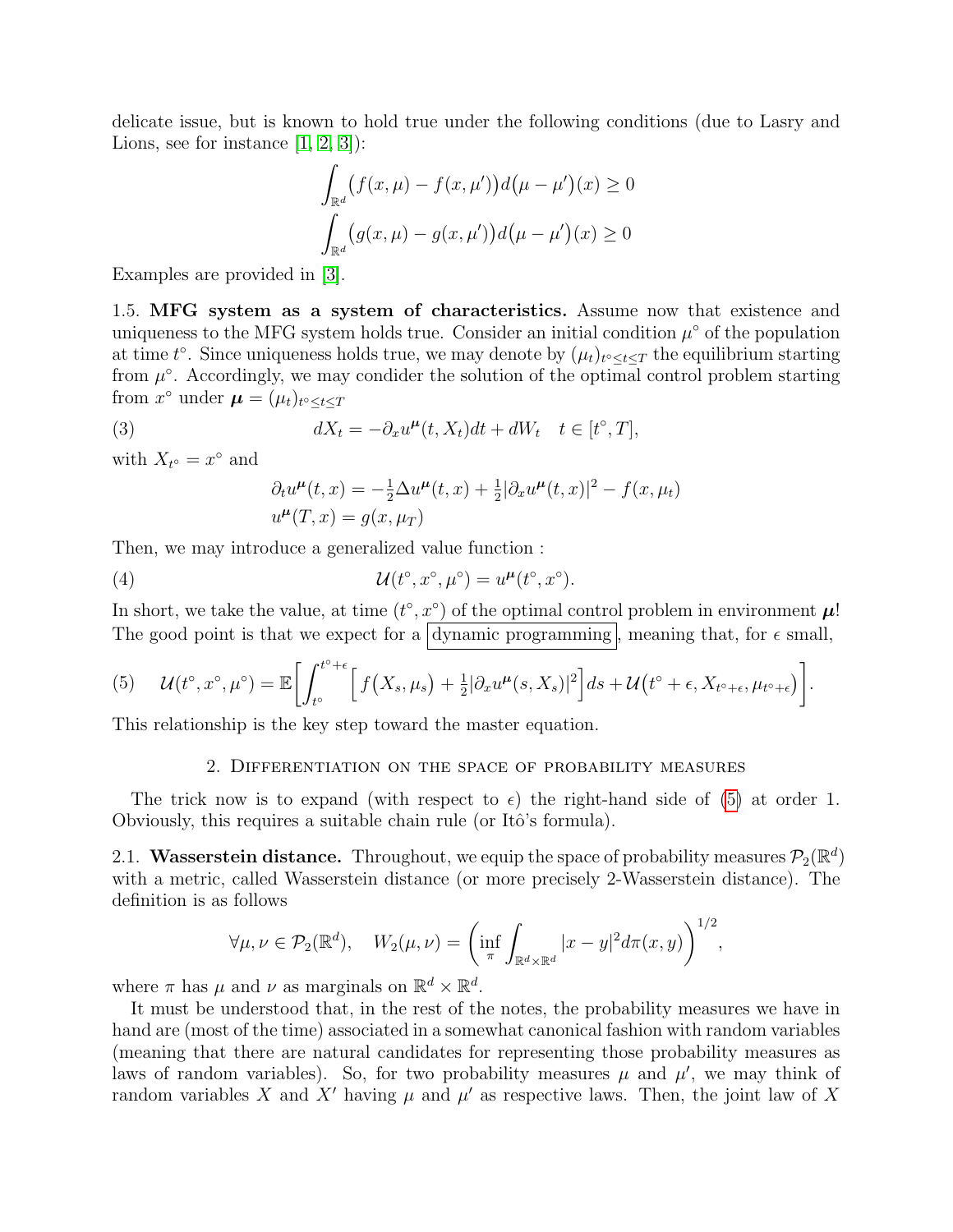and X' is a candidate for being a  $\pi$  in the above infimum. This leads us to the following upper bound:

$$
W_2(\mathcal{L}(X), \mathcal{L}(X')) \le \mathbb{E}[|X - X'|^2]^{1/2}.
$$

**Exercise**: Prove that for any two N-tuples  $(x_1, \dots, x_N)$  and  $(x'_1, \dots, x'_N)$  in  $(\mathbb{R}^d)^N$ :

$$
W_2\left(\frac{1}{N}\sum_{i=1}^N \delta_{x_i}, \frac{1}{N}\sum_{i=1}^N \delta_{x_i'}\right) \le \left(\frac{1}{N}\sum_{i=1}^N |x_i - x_i'|^2\right)^{1/2}.
$$

*Hint*: We may regarde  $\frac{1}{N} \sum_{i=1}^{N} \delta_{x_i}$  as the law of  $x_{\Theta}$  for  $\Theta$  a random variable (on some probability space) with uniform law on  $\{1, \dots, N\}$ . Doing the same with  $\frac{1}{N} \sum_{i=1}^{N} \delta_{x_i}$ , the proof follows.

2.2. Differential calculus on Wasserstein space ( $\hat{a}$  la Lions). The difficulty is that  $\mathcal{P}_2(\mathbb{R}^d)$  is not a flat space. For sure, one may embed it into the space of finite measures, but we may also look for a more intrinsic way of differentiating on the space of probability measures. There are several approaches to do so (they are in the end more or less equivalent). The one we present here is due to Lions.

To make it clear, we are given a function

$$
\mathcal{U}: \mathcal{P}_2(\mathbb{R}^d) \to \mathbb{R}.
$$

Lions' idea is to lift  $U$  onto an arbitrary  $L^2$  space lying above the space of probability measures. In words, we let

$$
\hat{\mathcal{U}}: L^2(\Omega, \mathbb{P}) \ni X \mapsto \mathcal{U}(\mathcal{L}(X) = \text{Law}(X))
$$

We then say that U differentiable if  $\hat{U}$  is Fréchet differentiable. In fact, the main question lies in the form of the Fréchet derivative: How does it keep track of the structure of  $\mathcal{U}$ ? The answer is given by the following identity (see  $[1, 3]$  $[1, 3]$ ):

$$
D\hat{\mathcal{U}}(X) = \partial_{\mu} \mathcal{U}(\mu)(X),
$$

where  $\partial_{\mu} \mathcal{U}(\mu) : \mathbb{R}^d \ni x \mapsto \partial_{\mu} \mathcal{U}(\mu)(x) \quad \mu = \mathcal{L}(X) \in L^2(\mathbb{R}^d, \mu; \mathbb{R}^d)$ . The reader must understand the subtlety: In the left-hand side, the map  $DU$  takes the whole random variable (seen as an object of infinite dimension) as input; in the right-hand side, the map  $\partial_{\mu} \mathcal{U}(\mu)(\cdot)$ just takes as input  $X(\omega)$  as input for  $\omega$  being the current random outcome. The very nice thing is that the latter does not depend on the choice of the lift (nor on the choice of  $X$  such that  $\mathcal{L}(X) = \mu$  and hence may be regarded as a gradient of U at  $\mu$ .

**Exercise:** (The following is checked in [\[3,](#page-10-3) Chapter 5].) We may associate with  $U$  the finite-dimensional projection:

$$
(\mathbb{R}^d)^N \ni (x_1, \cdots, x_N) \mapsto \mathcal{U}\Big(\frac{1}{N}\sum_{j=1}^N \delta_{x_j}\Big).
$$

Then,

$$
\partial_{x_i}\bigg[\mathcal{U}\bigg(\frac{1}{N}\sum_{j=1}^N\delta_{x_j}\bigg)\bigg]=\frac{1}{N}\partial_{\mu}\mathcal{U}\bigg(\frac{1}{N}\sum_{j=1}^N\delta_{x_j}\bigg)(x_i),\quad x_1,\ldots,x_N\in\mathbb{R}^d.
$$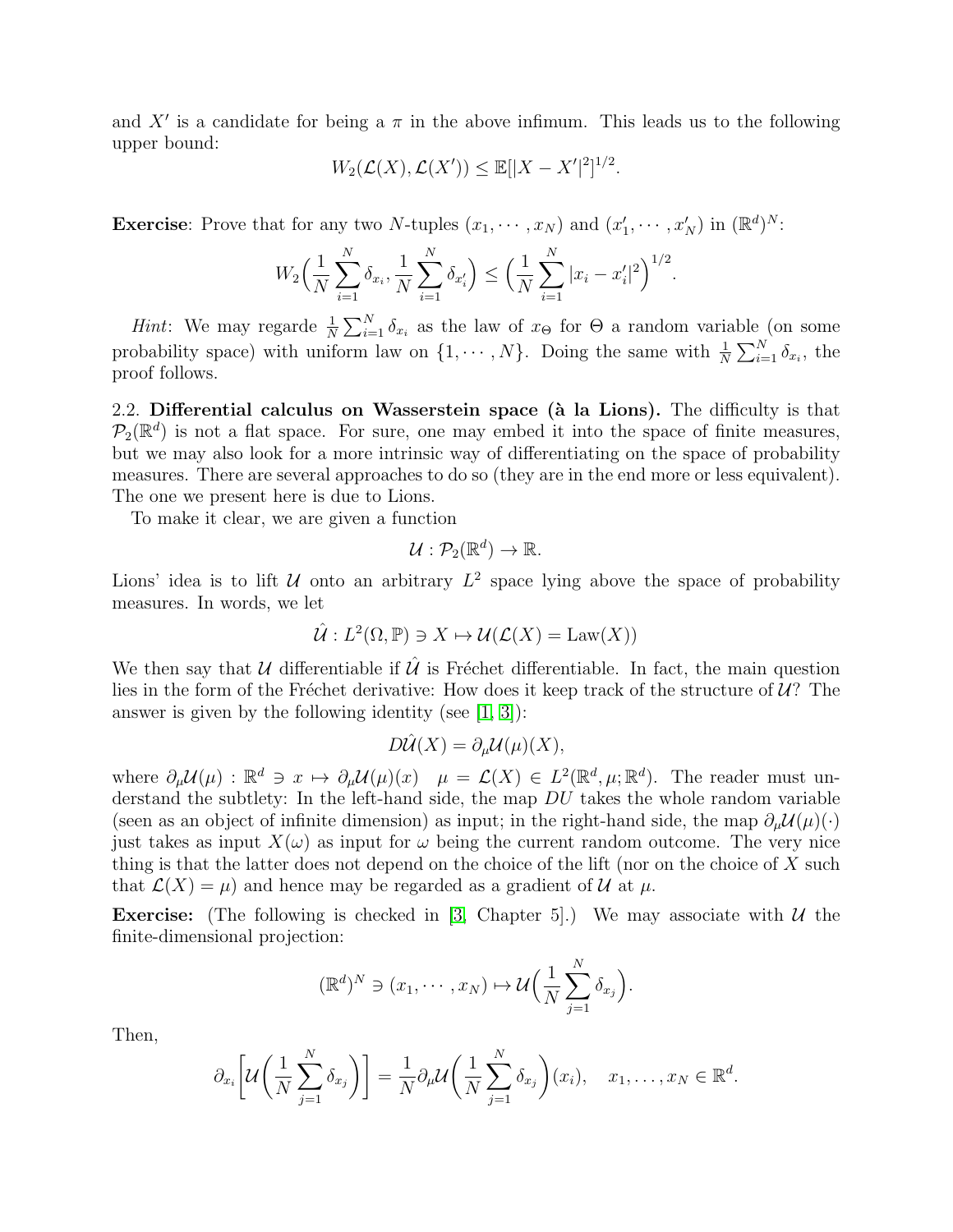Exercise: This is a very standard example:

$$
\mathcal{U}(\mu) = \int_{\mathbb{R}^d} h(y) d\mu(y).
$$

Compute the derivative when h is continuously differentiable and  $\nabla h$  at most of linear growth.

*Hint*: For two random variables  $X, Y$ , we have

$$
\hat{U}(X+Y) = \mathbb{E}[h(X+Y)] = \mathbb{E}[h(X)] + \mathbb{E}[\nabla h(X) \cdot Y] + o(\|Y\|_2)
$$
  
\n
$$
\Rightarrow D\hat{U}(X) = \nabla h(X).
$$

Deduce that  $\partial_{\mu} \mathcal{U}(\mu)(v) = \nabla h(v)$ .

**Example:** Take a smooth vector field  $b : \mathbb{R}^d \to \mathbb{R}^d$  and solve the SDE

$$
dX_t = b(X_t)dt, \quad X_0 \sim \mu_0 \in \mathcal{P}_2(\mathbb{R}^d)
$$

Then,

$$
\frac{d}{dt}_{|t=0} \mathcal{U}(\mu_t) = \frac{d}{dt}_{|t=0} \mathbb{E}\big[\hat{\mathcal{U}}(X_t)\big] = \mathbb{E}\big[\partial_\mu \mathcal{U}(\mu)(X_0) \cdot b(X_0)\big]
$$
\n
$$
= \int_{\mathbb{R}^d} \partial_\mu \mathcal{U}(\mu)(v) \cdot b(v) d\mu_0(v)
$$

2.3. Second-order differentiability. As we are dealing with stochastic processes, we need second-order derivatives of  $\mathcal U$ . However, asking the lift to be twice Fréchet is too strong: There would be very few examples of functions on the space of probability measures with a lift that is twice Fréchet (by the way, this is an interesting exercise...). Hence, we only discuss the existence of second-order partial derivatives. Basically, we require  $\partial_{\mu} \mathcal{U}(\mu)(v)$  to be differentiable in  $v$  and  $\mu$  and then

$$
\partial_v \partial_\mu \mathcal{U}(\mu)(v) \qquad \partial_\mu^2 \mathcal{U}(\mu)(v, v')
$$

to be continuous in  $(\mu, v, v')$  (for  $W_2$  in  $\mu$ ) with suitable growth

Similarly as before, we have

$$
\partial_{x_i}^2 z_j \left[ \mathcal{U} \left( \frac{1}{N} \sum_{k=1}^N \delta_{x_k} \right) \right] = \frac{1}{N} \partial_v \partial_\mu \mathcal{U} \left( \frac{1}{N} \sum_{k=1}^N \delta_{x_k} \right) (x_i) \delta_{i,j} + \frac{1}{N^2} \partial_\mu^2 \mathcal{U} \left( \frac{1}{N} \sum_{k=1}^N \delta_{x_k} \right) (x_i, x_j)
$$

<span id="page-5-0"></span>2.4. Itô's formula on  $\mathcal{P}_2(\mathbb{R}^d)$ . One key question to expand the right-hand side of [\(5\)](#page-3-1) is to get an Itô formula (or a chain rule) on the space of probability measures. To make it clear, assume that we have a process satisfying the equation

$$
dX_t = b_t dt + dW_t
$$

with

$$
\mathbb{E}\int_0^T |b_t|^2 dt < \infty.
$$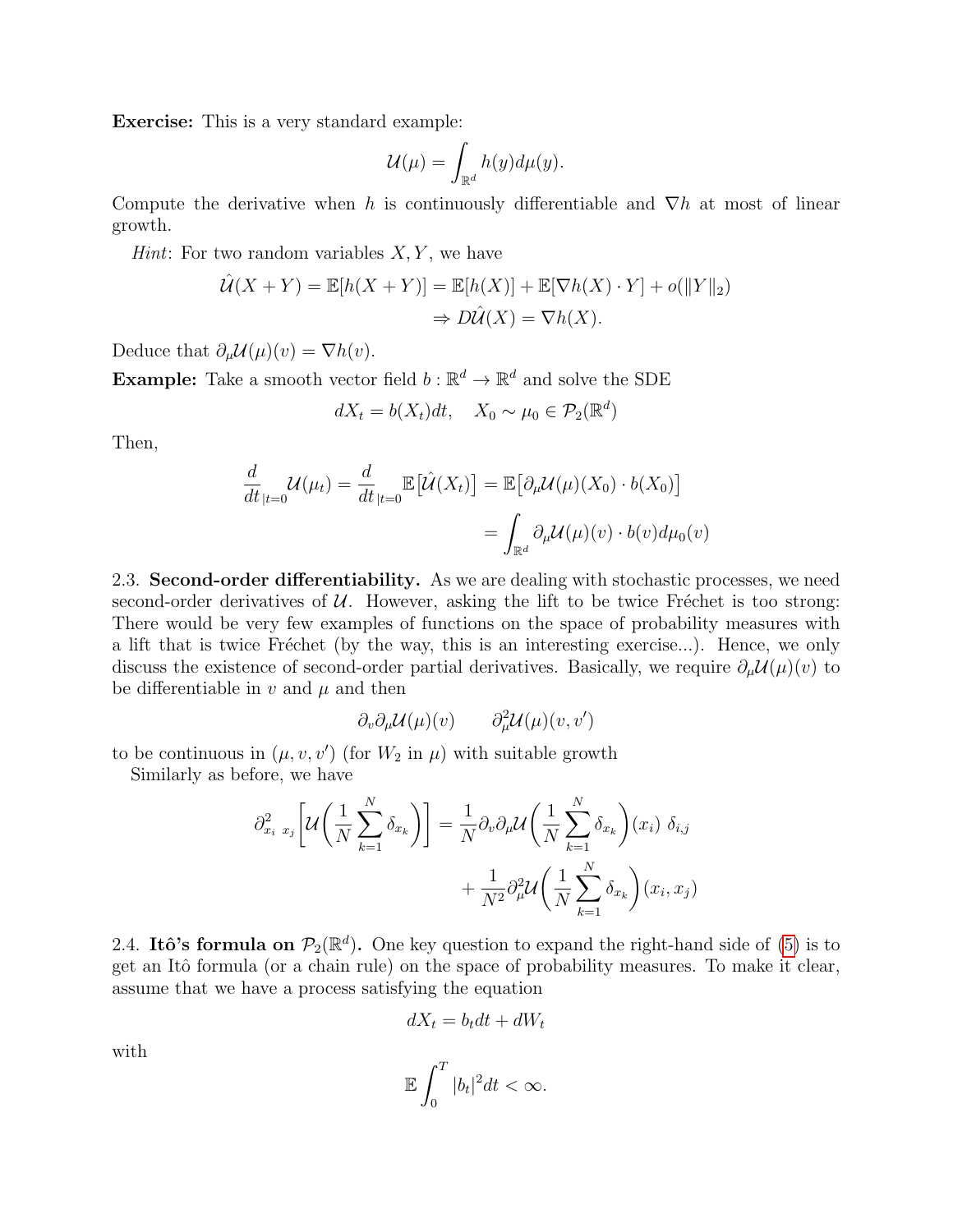Denoting by  $\mu_t = \mathcal{L}(X_t)$  the marginal of  $X_t$  for every  $t \in [0,T]$  and taking a map  $\mathcal{U},$ differentiable in the sense of Lions as we explained right above, such that  $\mathbb{R}^d \ni v \mapsto \partial_\mu \mathcal{U}(\mu)(v)$ is differentiable in  $v$  and  $\mu$ , is it possible to expand

$$
(\mathcal{U}(\mu_t))_{t\geq 0}?
$$

One way to do so is to perform a space discretization, namely to approximate  $\mu_t$  by a a finite cloud, or by a finite particle system. Intuitively, it becomes clear that the right candidate is the right-hand side below:

$$
\mu_t \sim \frac{1}{N} \sum_{j=1}^N \delta_{X_t^j}
$$

where  $((X_t^i)_{t\geq0})_{1\leq i\leq N}$  are independent copies of  $(X_t)_{t\geq0}$ . One then may expand

$$
\mathcal{U}\bigg(\frac{1}{N}\sum_{j=1}^N \delta_{X_t^j}\bigg),\,
$$

by using standard Itô's formula together with the dictionary given in last two paragraphs to write the derivative of the finite-dimensional projection of  $U$  in terms of the Wasserstein derivative. Passing to the limit in the formula, we get

$$
d\mathcal{U}(\mu_t) = \mathbb{E}\big[b_t \cdot \partial_\mu \mathcal{U}(\mu_t)(X_t)\big] + \tfrac{1}{2} \mathbb{E}\big[\text{Trace}\big(\partial_v \partial_\mu \mathcal{U}(\mu_t)(X_t)\big)\big]dt.
$$

In case when  $b_t = b(t, X_t)$ , it is then an easy exercice to check that the right-hand side can be written in the sole term of  $\mu_t$  (and so independently of the choice of the variable  $X_t$  used to lift  $\mu_t$ ). We get

$$
d\mathcal{U}(\mu_t) = \left( \int_{\mathbb{R}^d} b(t,x) \cdot \partial_{\mu} \mathcal{U}(\mu_t)(x) d\mu_t(x) + \frac{1}{2} \int_{\mathbb{R}^d} \left[ \text{Trace}(\partial_v \partial_{\mu} \mathcal{U}(\mu_t)(x)) \right] d\mu_t(x) \right) dt.
$$

2.5. Connection with flat derivative. What we have understood above is that the Wasserstein derivative arises when performing linear perturbations of the random variables that live above the probability measures. As we accounted for, another strategy is to define a notion of derivative based upon convex (or linear) perturbations on the space of measures itself. For instance, we may say that  $\mathcal{V}: \mathcal{P}(\mathbb{R}^d) \to \mathbb{R}$  is  $\mathcal{C}^1$  if

<span id="page-6-0"></span>(6) 
$$
\frac{d}{d\varepsilon_{|\varepsilon=0+}}\mathcal{V}((1-\varepsilon)\mu+\varepsilon\mu')=\underbrace{\int_{\mathbb{R}^d}\frac{\delta\mathcal{V}}{\delta m}(\mu)(v)d(\mu'-\mu)(v)}_{\delta m} \frac{\delta\mathcal{V}}{\delta m}(\mu)(\cdot)\cdot(\mu'-\mu)
$$

for a continuous map

$$
\frac{\delta \mathcal{V}}{\delta m} : \mathcal{P}(\mathbb{R}^d) \times \mathbb{R}^d \to \mathbb{R}
$$

that is at most of quadratic growth in the variable v, say uniformly in  $\mu$  (in order to guarantee the well-posedness of the integral). Obviously some care is needed: the derivative is uniquely defined up to an additive constant (for instance, we may choose the derivative that has zero mean with respect to  $\mu$ ).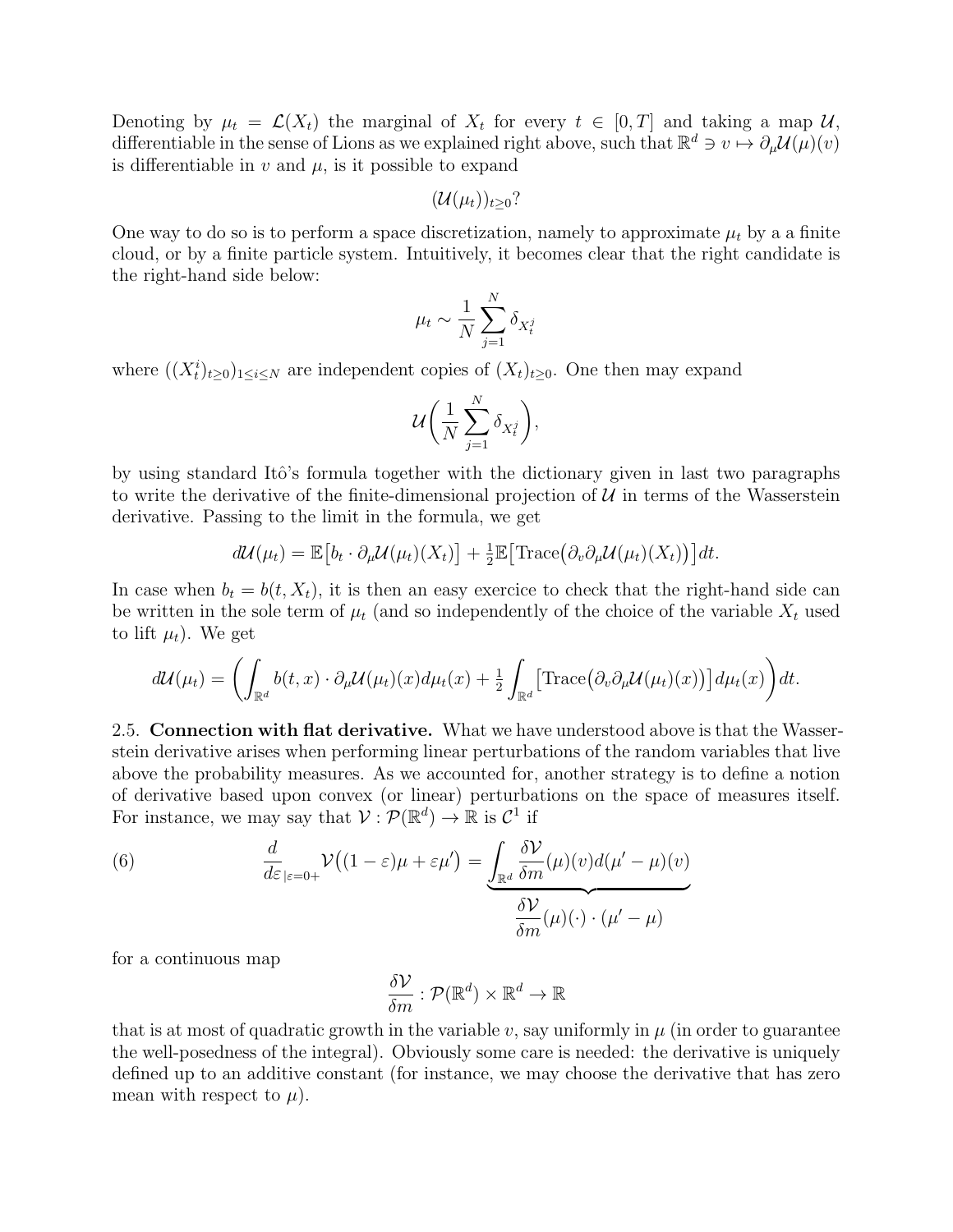A natural question is to address the connection with the previously defined Wasserstein derivative. The typical relationship is

$$
\partial_{\mu} \mathcal{V}(\mu)(v) = \partial_{v} \frac{\delta \mathcal{V}}{\delta m}(\mu)(v).
$$

And we know conditions under which equality holds true.

**Exercise:** Assume that  $V$  is flat differentiable and that the function

$$
\partial_v \frac{\delta \mathcal{V}}{\delta m}(\mu)(v)
$$

is jointly Lipschitz continuous (for the Wasserstein distance in the direction  $\mu$ ) and, for any two random variables X and Y with values in  $\mathbb{R}^d$  (on a given probability space), expand

$$
\mathcal{V}(\mathcal{L}(Y)) - \mathcal{V}(\mathcal{L}(X))
$$
\n
$$
= \int_0^1 \mathbb{E} \left[ \frac{\delta \mathcal{V}}{\delta m} \left( \lambda \mathcal{L}(Y) + (1 - \lambda) \mathcal{L}(X), Y \right) - \frac{\delta \mathcal{V}}{\delta m} \left( \lambda \mathcal{L}(Y) + (1 - \lambda) \mathcal{L}(X), X \right) \right] d\lambda
$$
\n
$$
= \int_0^1 \mathbb{E} \left[ \partial_v \frac{\delta \mathcal{V}}{\delta m} \left( \lambda \mathcal{L}(Y) + (1 - \lambda) \mathcal{L}(X), \lambda' Y + (1 - \lambda') X \right) \cdot (Y - X) \right] d\lambda d\lambda'.
$$

<span id="page-7-0"></span>Deduce that [\(2.5\)](#page-6-0) holds true.

## 3. Master equation

3.1. Formal derivation of the master equation. Back to [\(5\)](#page-3-1), we may expand the righthand side with respect to  $\epsilon$  by using a variant of the chain rule derived in §[2.4.](#page-5-0) The need for a variant is clear: Whilst U in the right-hand side of [\(5\)](#page-3-1) depends on  $(t, x, \mu)$ , the chain rule proved in §[2.4](#page-5-0) just holds for functional a sole measure argument. The extension is easily taken: It consists in combining the standard version of Itô's formula (for functions of  $(t, x)$ ) with the chain rule obtained in §[2.4.](#page-5-0)

By expanding the right-hand side of [\(5\)](#page-3-1), by subtracting  $\mathcal{U}(t^{\circ}, x^{\circ}, \mu^{\circ})$  in both sides, by dividing by  $\epsilon$  and then by letting  $\epsilon$  tend to 0, we finally obtain that U should satisfy the following equation

<span id="page-7-1"></span>
$$
\partial_t \mathcal{U}(t, x, \mu) - \frac{1}{2} |\partial_x \mathcal{U}(t, x, \mu)|^2 + f(x, \mu) + \frac{1}{2} \text{Trace} \left( \partial_x^2 \mathcal{U}(t, x, \mu) \right) - \int_{\mathbb{R}^d} \partial_x \mathcal{U}(t, v, \mu) \cdot \partial_\mu \mathcal{U}(t, x, \mu, v) d\mu(v) + \frac{1}{2} \int_{\mathbb{R}^d} \text{Trace} \left( \partial_v \partial_\mu \mathcal{U}(t, x, \mu)(v) \right) d\mu(v) = 0.
$$

The boundary condition reads

$$
\mathcal{U}(T, x, \mu) = g(x, \mu).
$$

The first line in equation [\(7\)](#page-7-1) accounts for the backward HJB equation [\(1\)](#page-2-0). The second line accounts for the Fokker Planck equation [\(2\)](#page-2-1). Somehow, the master equation encapsulates all the information underpinning the MFG system addressed in the first section. The reader who is aware of forward-backward stochastic differential equations should call  $\mathcal{U}$  a decoupling field. The reader who is more familiar with PDEs should understand that we derived the equation for the system of characteristics  $(1)-(2)$  $(1)-(2)$  $(1)-(2)$ : The master equation should be seen as a nonlinear PDE in infinite dimension.

Remark. Although the first line in [\(7\)](#page-7-1) inherits the HJB structure of [\(1\)](#page-2-0), the master equation is not a HJB equation on the space of probability measures. This is by the way an interesting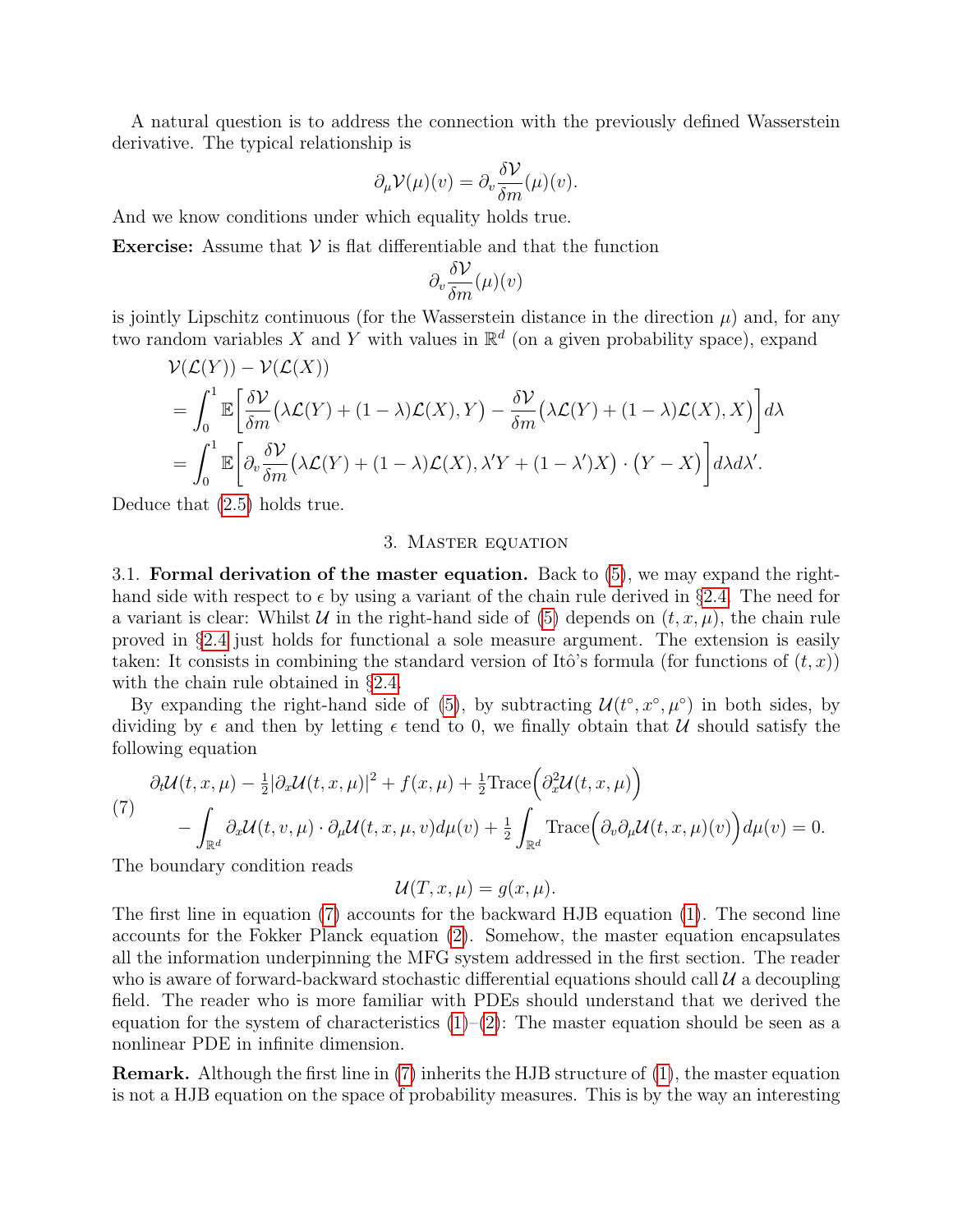question because, in some cases, it can be proved that the master equation derives in fact from an HJB equation on the space of probability measures.

3.2. Potential case. To see how the master equation may derive from a HJB equation on the space of probability, we may consider the so-called potential case. We refer to [\[7\]](#page-10-4) for an earlier reference. More generally, this example makes the connection between mean field games and so-called mean field control. The idea is as follows and we consider a social optimization problem that consists in minimizing the cost functional

$$
J(\boldsymbol{\alpha}) = G(\mathcal{L}(X_T)) + \int_0^T F(\mathcal{L}(X_t))dt + \frac{1}{2}\mathbb{E}\int_0^T |\alpha_t|^2dt
$$

over dynamics of the form

$$
dX_t = \alpha_t dt + \sigma dW_t.
$$

Above, G and F are functions defined on  $\mathcal{P}_2(\mathbb{R}^d)$ . The reader should be aware of the difference with the mean field game: When  $\alpha$  varies here, the law in J varies! This is absolutely different from the paradigm of mean field games.

With this optimization problem, we may associate a value function:

$$
U(t,\mu) = \inf_{\alpha \text{ processes}} G(\mathcal{L}(X_T)) + \int_t^T F(\mathcal{L}(X_s)) + \frac{1}{2} \mathbb{E} \int_t^T |\alpha_s|^2 ds
$$

over dynamics of the form

$$
dX_s = \alpha_s dt + \sigma dW_t,
$$

with  $X_t \sim \mu$  as initial condition. Since U is the value function, it is expected to be a solution (in some sense) of a HJB equation, which here writes:

$$
\partial_t U(t,\mu) - \frac{1}{2} \int_{\mathbb{R}^d} |\partial_\mu U(\mu)(v)|^2 d\mu(v) + \frac{1}{2} \int_{\mathbb{R}^d} \text{Trace} (\partial_v \partial_\mu U(\mu)(v)) d\mu(v) + F(\mu) = 0
$$

with G as terminal boundary condition.

This is then an interesting exercise to recover the master equation [\(7\)](#page-7-1) by differentiating (in the flat sense!) the above equation with respect to  $\mu$ , provided that f and q in the mean field game are chosen as

$$
f(x,\mu) = \frac{\delta F}{\delta m}(\mu)(x), \quad g(x,\mu) = \frac{\delta G}{\delta m}(\mu)(x).
$$

3.3. Solving the master equation. Solving the master equation is a difficult question. We refer to [\[1,](#page-10-2) [2,](#page-10-1) [4,](#page-10-5) [5,](#page-10-6) [7\]](#page-10-4) for the main existing results of solvability.

The first question we may wonder is the notion of solution. Of course, one may ask for a classical solution, but the reader who knows PDE theory may also think of viscosity solutions. In short, the known results could be summarized as follows: Provided that the Lasry Lions monotonicity condition described in the first section is in force,  $\mathcal U$  should solve the master equation in a viscosity sense provided that  $f$  and  $g$  satisfy mild regularity conditions. If  $f$  and g are still monotonous and satisfy stronger regularity conditions (including differentiability with respect to the measure argument), then  $U$  should should solve the master equation in the classical sense. In fact, the main restriction here is the monotonicity condition: It is very convenient because it ensures uniqueness of the solution to the mean field game in hand, but it has a limited scope in practice. Also, this remains a quite general open question so far to say something about the master equation when uniqueness does not hold.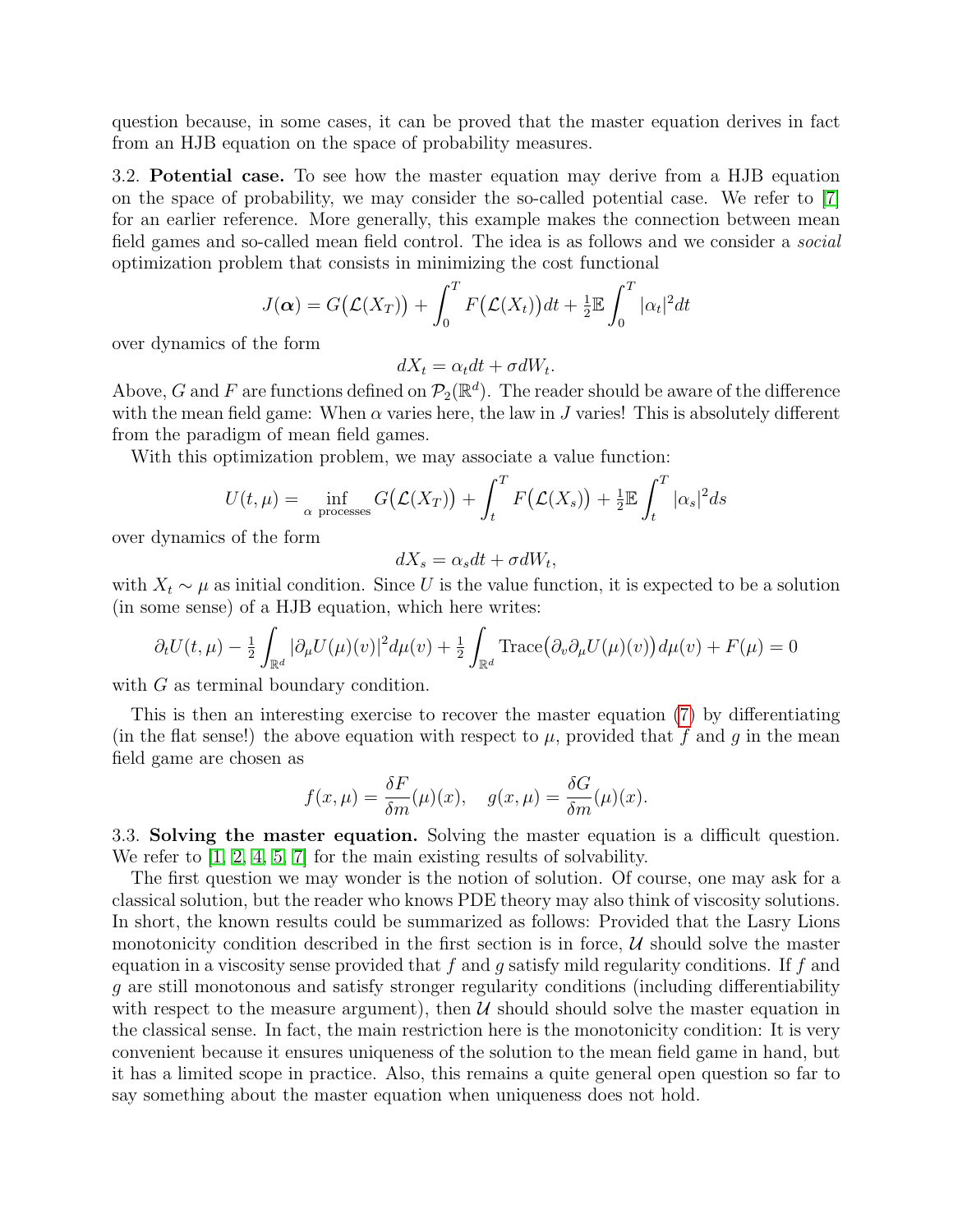Here is a typical form of result, see for instance [\[4\]](#page-10-5). Assume that f and q are continuously differentiable in  $(x, \mu)$ . Assume also that the derivatives of f (and similarly for g) satisfies:

- $\partial_x f(x,\mu)$  is bounded and Lipschitz in  $(x,\mu)$ ;
- $\partial_{\mu} f(x, \mu)(v)$  is bounded and Lipschitz in  $(x, \mu, v)$ .

Require also the existence and the smoothness of the second-order derivatives of  $f$  and  $g$ and assume the derivatives of  $f$  (similarly for  $g$ ) satisfy:

- $\partial_x^2 f(x,\mu)$  bounded and Lipschitz in  $(x,\mu)$ ;
- $\partial_{\mu} f(x, \mu)(v)$  is differentiable in x, v and  $\mu$ ;
- $\partial_x \partial_\mu f(x,\mu)(v)$ ,  $\partial_v \partial_\mu f(x,\mu)(v)$  are bounded and Lipschitz;
- $\partial_{\mu}^{2} f(x, \mu)(v, v')$  is bounded and Lipschitz

Then,  $U$  is a classical solution to the mean field game, with the same smoothness as f and g.

3.4. Road map to regularity of  $\mathcal{U}$ . We now explain the main lines of the proof, as given in [\[2\]](#page-10-1). Therein, the analysis is reduced to the torus  $\mathbb{T}^d$  to avoid any problem at infinity. The main point is to understand the smoothness of  $\mathcal U$  with respect to  $\mu$ : In the finite dimensional direction  $x$ , things are simpler because of the Laplace term. To make it clear, we are thus interested in

$$
\frac{d}{d\varepsilon}_{|\varepsilon=0+}\mathcal{U}\big(t_0,\cdot,(1-\varepsilon)\mu+\varepsilon\mu'\big)\quad\mu,\,\,\mu'\in\mathcal{P}(\mathbb{T}^d),
$$

where  $\mathcal{P}(\mathbb{T}^d)$  is the set of probability measures on the torus. Here,  $t_0$  is an initial time in  $[0, T]$ . Back to  $(4)$ , we thus focus on

$$
\frac{d}{d\varepsilon}_{|\varepsilon=0+}u^{(1-\varepsilon)\mu+\varepsilon\mu'}(t_0,\cdot),
$$

where the superscript in u denotes the initial state of the population at time  $t_0$ . The whole point to address the term right above is to linearize the MFG system  $(1)-(2)$  $(1)-(2)$  $(1)-(2)$ . This prompts us to let

<span id="page-9-1"></span>(8)  

$$
z_{t} = \underbrace{\frac{d}{d\varepsilon}_{|\varepsilon=0+}} u^{(1-\varepsilon)\mu+\varepsilon\mu'}(t,\cdot),
$$

$$
m_{t} = \underbrace{\frac{d}{d\varepsilon}_{|\varepsilon=0+}} \mu_{t}^{(1-\varepsilon)\mu+\varepsilon\mu'}.
$$
distribution

The first term is seen as a function, and the second one as a distribution. The guess is that the pair  $(z, m)$  should satisfy the linearized system

<span id="page-9-0"></span>(9)  
\n
$$
\partial_t m_t - \frac{1}{2} \Delta m_t - \text{div} \left( m_t \partial_x u(t, x) + \mu_t \partial_x z(t, x) \right) = 0
$$
\n
$$
\partial_t z(t, x) + \frac{1}{2} \Delta z(t, x) - \partial_x u(t, x) \cdot \partial_x z(t, x) + \underbrace{\frac{\delta f}{\delta m}(x, \mu_t)(\cdot) \cdot m_t(\cdot)}_{\text{balance reg in } v / \text{ singularity } m}
$$

 $z_T(x) = \frac{\delta g}{\delta m}(x,\mu_T)(\cdot) \cdot m_T(\cdot).$